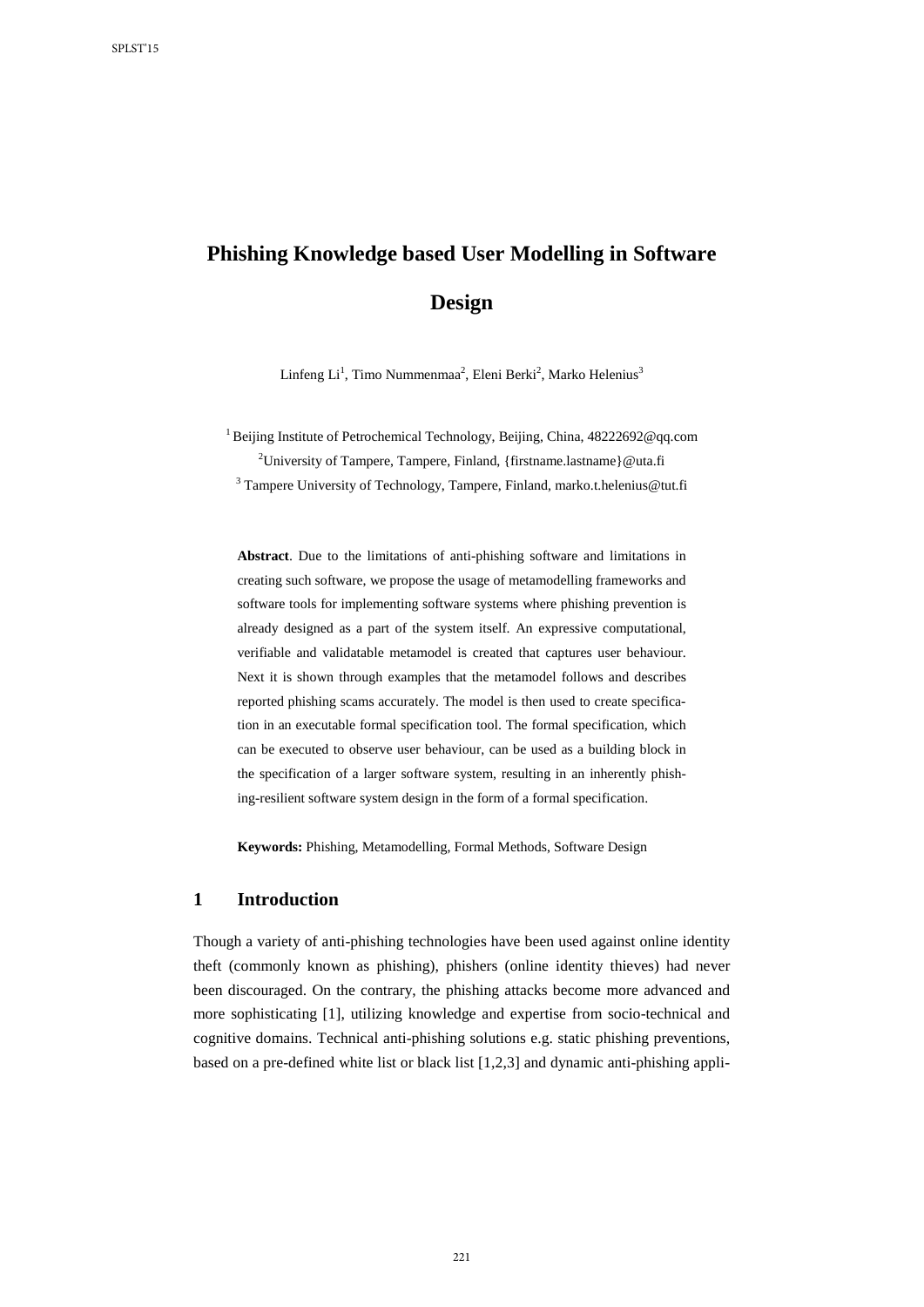cations follow reactive or preventive maintenance principles [4,5,6] that are not adequate for users' protection. These prevention methods are not adaptable enough to meet users' personal anti-phishing/spam demands and software designers' requirements [1]. To discover the user requirements for anti-phishing software, many usercentered research studies have been carried out, by Zhang et al. [7], Wu et al.[8], Jakobsson and Ratkiewicz [9], Li [1] and other, considering usability and security together. These studies did not, however, result in a reliable, abstract and general model, practical for the designers of anti-phishing software. In this paper, we approach the problem by not creating anti-phishing software, but by creating a metamodel of phishing. This metamodel can help to design software systems using a formal specification system. In so doing, phishing avoidance is already considered in the design of the software. Thus our research question is: *How could user behavior in phishing context be computationally metamodelled so that the resulted metamodel can be used as a basis for a formal design model of a software system?*

Traditional metamodelling frameworks and tools [10,11] cannot be useful here, because the nature of this research requires to model and simplify the various users' requirements and SW needs, instead of constructing metamodels based on the collected requirements. Hence, in this research work, the authors apply an enriched version of the finite state machine (FSM) model, which is a straightforward and exact computational modelling methodology to describe system processes. The rest of the paper is organized as follows: Related research approaches and studies in anti-phishing and phishing modelling are briefly reviewed. Next, two real phishing scams are presented. An FSM model of user behavior is presented and exemplified through the real phishing cases. The FSM model is then used as the basis for the model of the user in a specification created in the DisCo [12] formal specification language, showing how the FSM can be utilized in software system design. Concluding, the authors summarise the strengths and future potential of this computational metamodelling of user behaviour from the software quality point of view.

## **2 Research Rationale and Related Work**

There are no formal models or metamodels for understanding phishing activities and phishers' and corresponding victims' behaviours online; such model's construction is not a simple task. From the software quality point of view, such a model should be adequately expressive and rich in modeling human activity in detail on the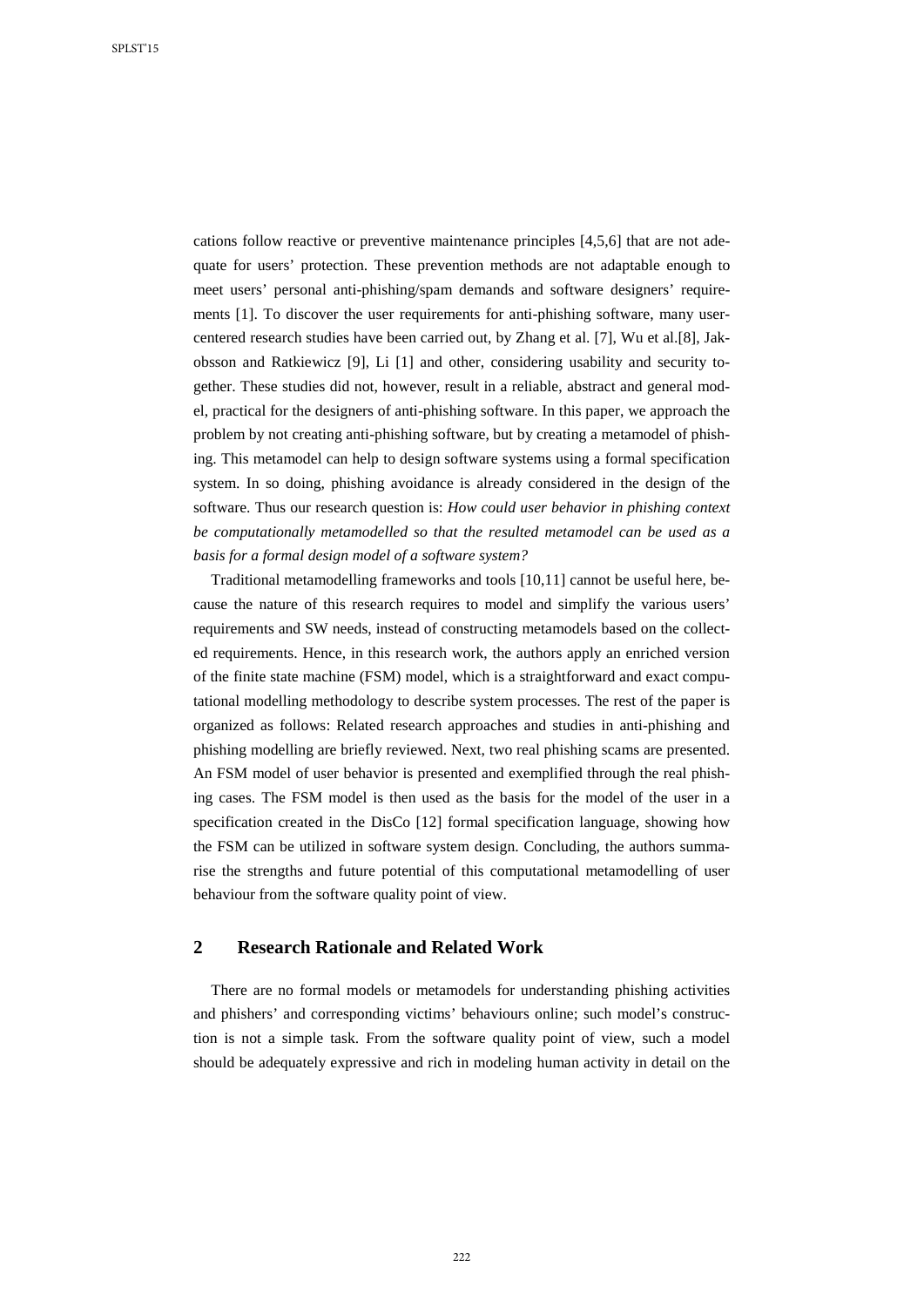one hand and sufficiently generic and abstract on the other hand. The latter are needed in order to communicate and test specialization and/or generalization details when needed by and for the various interested groups in the software design of antiphishing technologies. Moreover, the correctness and consistency of the phishing actions will certainly influence the quality of the resulted anti-phishing prevention software. In any case, the phishing situations are hard for software designers to model, understand and grasp in details unless a modeling solution fits to their cognitive needs. Hence, it is imperative to search for a more abstract, formal point of view and a higher level of modeling for all software development stakeholder groups and especially for those of software users and software designers. Our assumption, which we aim to prove though our ongoing research, is that developers wishing to create phishing-proof software, should employ formal metamodelling techniques to construct dynamic models (like the dynamic nature of phishing) that assist in design.

The following models and notations employ formality and other quality criteria. They are related to but also very different approaches from our work.

Chandrasekaran et al. [13] conducted a pilot project to detect phishing emails based on a set of characteristics of phishing emails. The results showed that the authors' methodology performed with 95% accuracy rate and low false positive rate [13]. However, phishing scams launched from other communication channels, e.g. online social media are still not adequately addressed in the use of this methodology.

Shahriar and Zulkernine [14] introduced a method to model and examine phishing web pages by using FSM theory. By testing the behaviour of given web pages' response, the method brought to them the way to identify phishing pages. However, phishers can easily circumvent it by using embedded objects and malformed web pages, continuing playing games with different roles and versatile game rules.

Akhawe and other [15] presented a formal model of web security based on an abstraction of the web platform and used this model to analyze the security of several sample web mechanisms and applications., Nonetheless, this model is still lacking in considering human factors. For example, how well users understand web communications and the risks of misusing phishing preventions are still questionable.

Kumaraguru et al. [16] attempted to model online trust in their research on trust and security with six components. The aim of the research was to create tools and training modules to help online users make correct decisions about trust.

Dong et al. [17] elaborated on why users form false perceptions and fail to discover mismatches between authentic and phishing web services. They mentioned four rea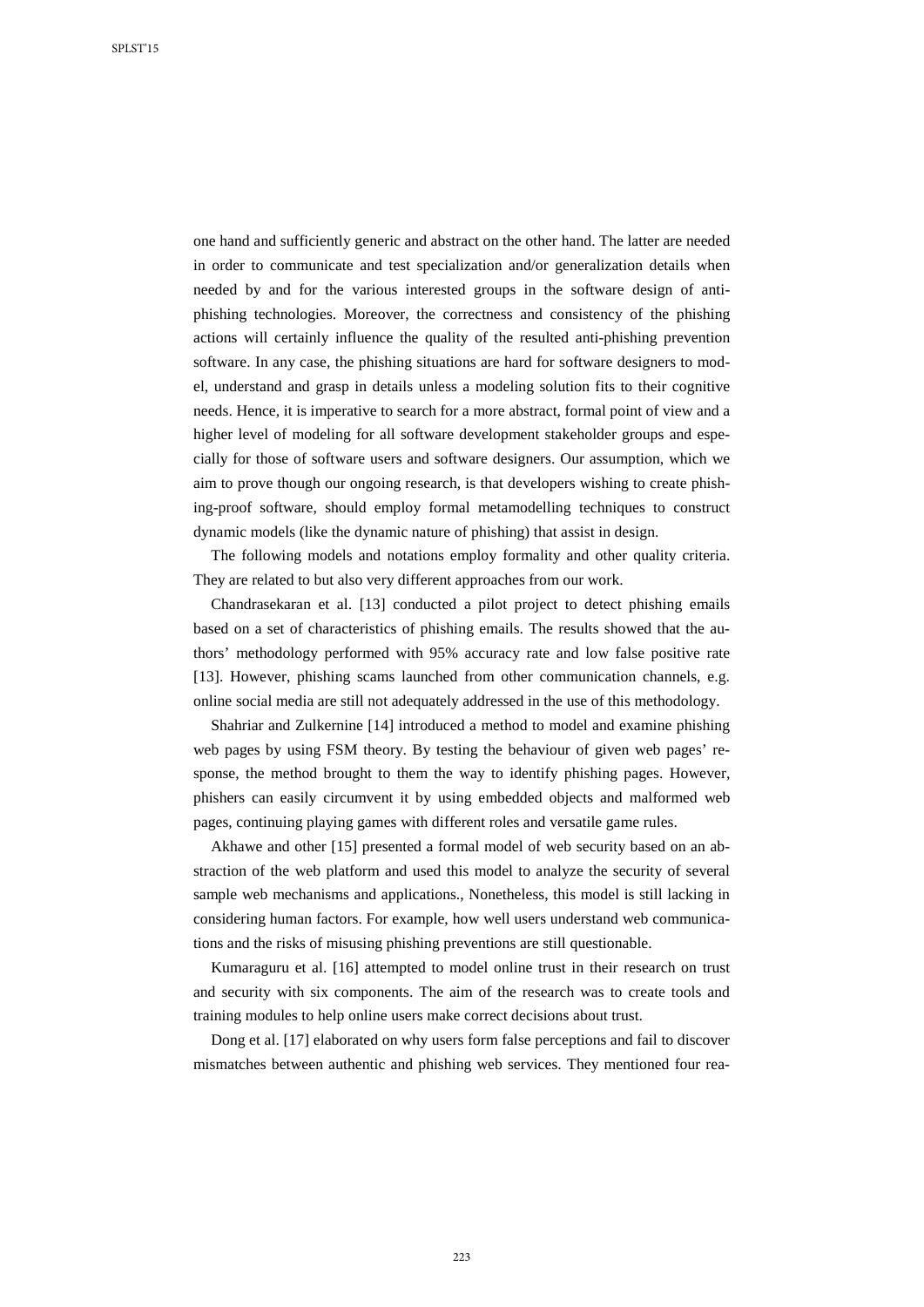sons: insufficient information, misinterpretation, inaccurate/incomplete expectation and perception ability drop and the users' carelessness when taking the next planned action. Despite of adequate modeling of the user-phishing interactions, this modeling approach is still too general to assist in the design of efficient phishing prevention.

## **3 Example Reported Phishing Attack and User Behaviors in the Phishing Attack**

Most research projects define phishing attacks as cybercrime. This type of crime aims at deceiving victims through fraud web pages in order to steal their personal information. Jacobs describes phishing as a marriage between technology and social engineering [9]. In his definition, the extent of phishing is (i) widened and (ii) not Internet-restricted. Thus more scenarios could be included, where phishers take advantage of other means than the Internet, web browsers or emails communication channels, e.g. surface mail. In order to build a comprehensive and reliable model, the authors collected phishing reports based on the analysis of abused by phishers communication channels and tools. Next, we expose two real-life examples from our data collection.

#### **3.1 Reported phishing attack examples**

#### *Attack1: Man-in-the-middle attack*

In September 2011 two banks in Finland, Osuuspankki and Nordea experienced a man-in-the-middle attack [18] in which there was no need to install malware to victims' computers. In this attack victims received an email that contained a link to a malicious, but real-looking web site. There was no certificate and the web site address was false, resembling though the original address. If credentials, including a one-time password, were given to the fraudulent site the victim was presented with a fake message, which instructed to wait for two minutes. During that time the server had time to use the credentials and login to the real service for preparing the money transfer. Before this could be accomplished a final one-time verification code was needed. That was asked after the delay and the money could be, thereafter, directly transferred [19].

#### *Attack2: A sophisticated Trojan horse program*

There were three banks in Finland attacked: Nordea, Sampo Bank and OP-Pohjola in January 2012. Losses were reported at least from OP-Pohjola. In Nordea e-Bank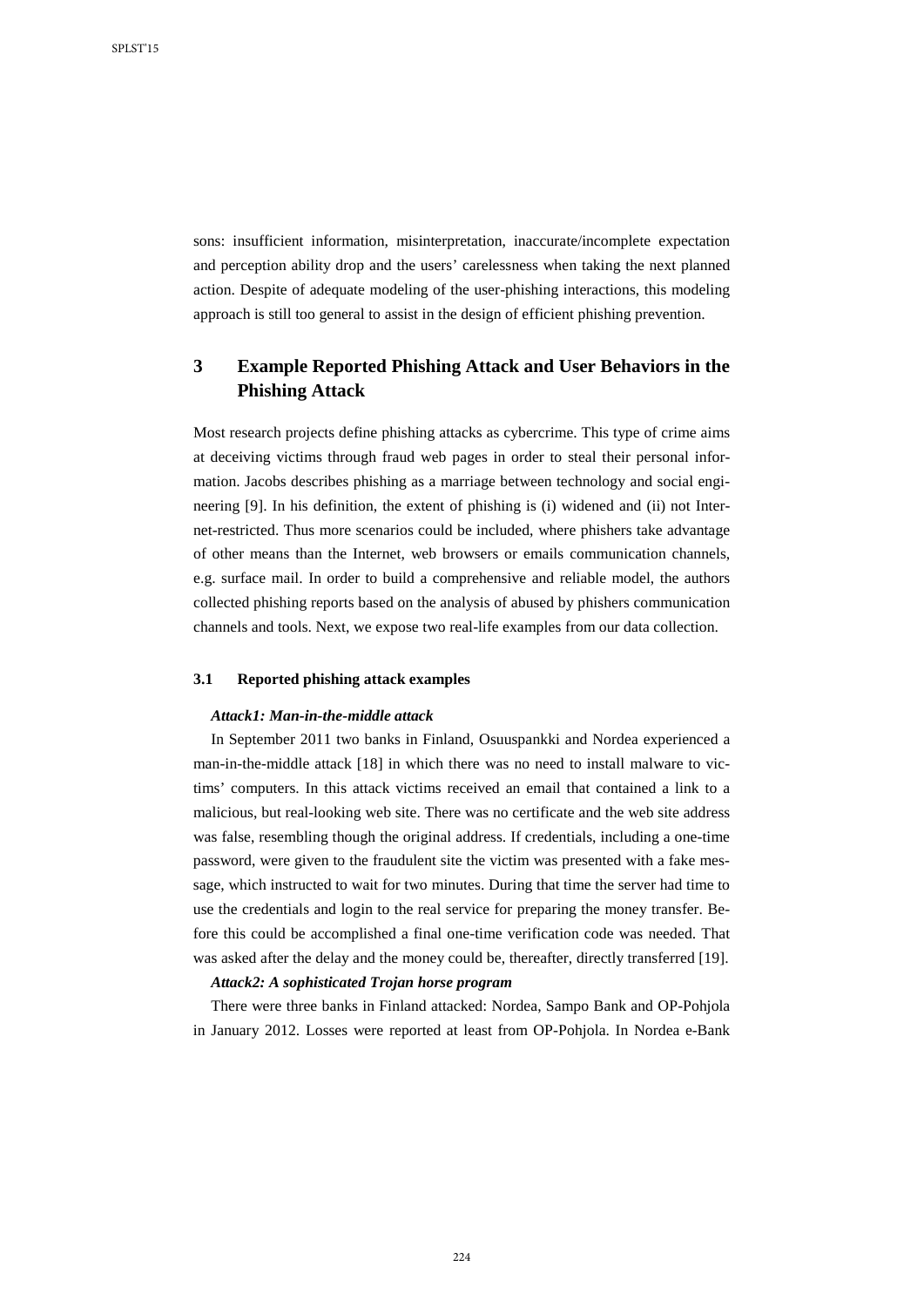money transfers were cancelled because verifications were sent to the victims by SMS about suspicious money transfers [19].

In this case, a sophisticated Trojan horse program (later on called as "Trojan") was installed on the users' computers. The Trojan was created by a Zeus toolkit program [20]. There are several possibilities on how a user might have gotten the Trojan installed on his computer:

- 1. Email that contains the Trojan or link to the Trojan.
- 2. A malicious or non-malicious source (e.g. web site, memory stick or other media) from which the user installed the Trojan without knowing its true nature.
- 3. A malicious or non-malicious source (e.g. web site, memory stick or other media) that the user used and vulnerability in the user's computer was used for infection.
- 4. Other vulnerabilities that left the user's computer open to Trojan injection.

It should be noticed that possibilities 1, 3 and 4 have two basic possibilities: either a user does something actively that causes infection or the infection occurs automatically. However, active doing is more probable in possibilities 1 and 3 than in 4.

After the Trojan is installed it activates when a user logs into her/his e-bank. This time a user just needs to pay a bill and at that exact moment the Trojan intercepts the session by changing the bank account and the sum from the transfer. Because a user gives all the credentials authorizing money transfer, the Trojan hiding in the computer has access to the credential information and can change the transfer accordingly. What makes this even more difficult to observe is that the Trojan is able to hijack the browser session and show incorrect account balance.

The authors dare to ask the question: Are the anti-phishing technologies unreasonably ineffective? Why did not we become more secure from all the security technologies that have been deployed against phishing attacks? The authors are also tempted to answer that in terms of metacognitive design of secure software, the right computational metamodels had never been completely realised. As computers and the Internet pervaded all areas of social life, communication and production, computationally and cognitively effective metamodels are increasingly required.

### **4 Computational Modelling of User Behavior**

A finite state machine or finite automaton is a formal, computational model to describe the states in a process and the transition functions among the states. In formal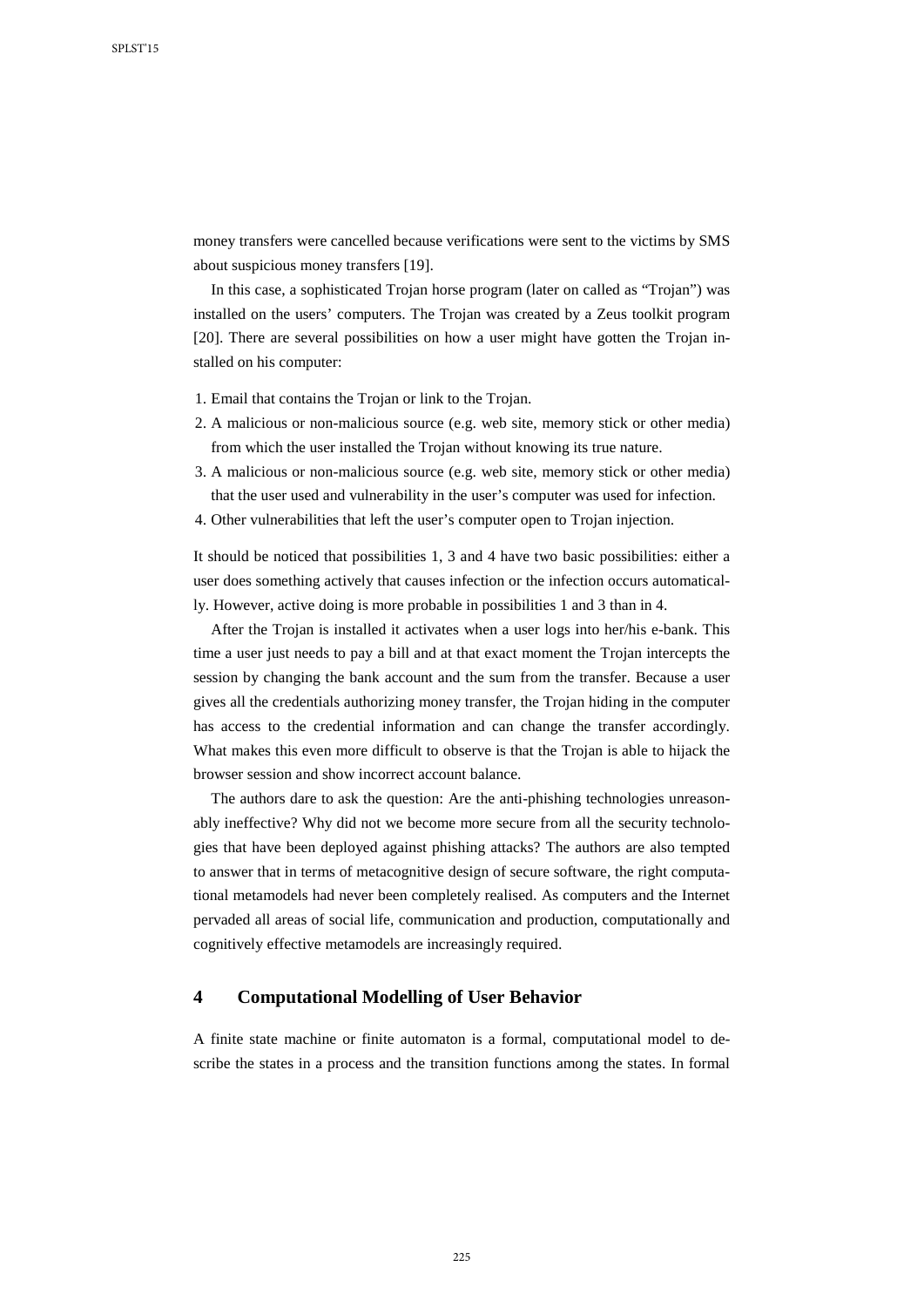definition, a FSM consists of 5-tuple elements  $(Q, \Sigma, \delta, q_0, F)$ , which accordingly represent the state set (Q), transition alphabet of inputs (Σ), transition function (*δ*), the start state  $(q_0)$ , and the set of final (accept) states  $(F)$  [10, 11, 21].

The Labelled Transition System Analyser (LTSA) [22] is a verification tool for concurrent systems. It is scriptable and able to generate FSMs based on the scripts. It is also possible to automatically analyze the model and detect errors and deadlocks. In this section, we present our LTSA script, and introduce our model complying with the formal definition of FSM theory.

According to the examples of phishing attacks presented earlier, we have designed the LTSA script in Table 1. In the FSM notation, the model starts from the composing initial state, which means end users' behaviours begin to take place. That is, the user behaviour is to unfold or process according to the state-transition (processing) functions defined in the FSM when a phishing or non-phishing message is composed. When a user receives a message, the user starts processing the message, which means a user needs to either learn from the message or take further actions upon receiving the message.

**Table 1.** LTSA script to model user behavior in phishing context

| $COMPOSING =$                                 | knowledgeNotmatchinformation.misled           |
|-----------------------------------------------|-----------------------------------------------|
| (messageReceived->INFORMATION),               | ->DECISIONMAKING).                            |
| INFORMATION $=$                               | $MISKNOWLEDGE =$                              |
| (messageRead->PROCESSING),                    | (misknowledgeMatchinformation.undetectedFraud |
| $PROCESSING=$                                 | ->BELIEVE                                     |
| (learnFromMessage ->ACQUIRING                 | misknowledgeNotmatchinformation.obstinacy     |
| takeActionUponMessage -> DECISIONMAKING),     | ->NOTBELIEVE                                  |
| $ACOUNRING =$                                 | misknowledgeNotmatchinformation.              |
| (understandMessage->COMPOSING                 | misknowledgeCorrected->DECISIONMAKING),       |
| misunderstandMessage->COMPOSING),             | $DECISIONMAXING =$                            |
| $KNOWLEDGE =$                                 | (informedDecision->KNOWLEDGE                  |
| (knowledgeMatchinformation.normalInfo         | luninformedDecision->MISKNOWLEDGE             |
| ->BELIEVE                                     | nothingDecided->ACQUIRING),                   |
| knowledgeNotmatchinformation.detectedFraud    | $BELINEVE =$                                  |
| ->NOTBELIEVE                                  | (decisionMade->COMPOSING),                    |
| knowledgeNotmatchinformation.checkingMoreinfo | NOTBELIEVE $=$                                |
| ->INFORMATION                                 | (decisionMade->COMPOSING).                    |

When the user learns from the message, the information in the message could be correctly understood or misunderstood. Correct understandings result in the user's advanced knowledge, while any misunderstandings finally end up with misknowledge in mind. Both knowledge and misknowledge affect the user's decisions later on. If, in the message, the user needs to take further actions upon the message, s/he will make an informed decision, uninformed decision, or nothing will be decided. As soon as a user makes a final decision on the given message or processes/learns the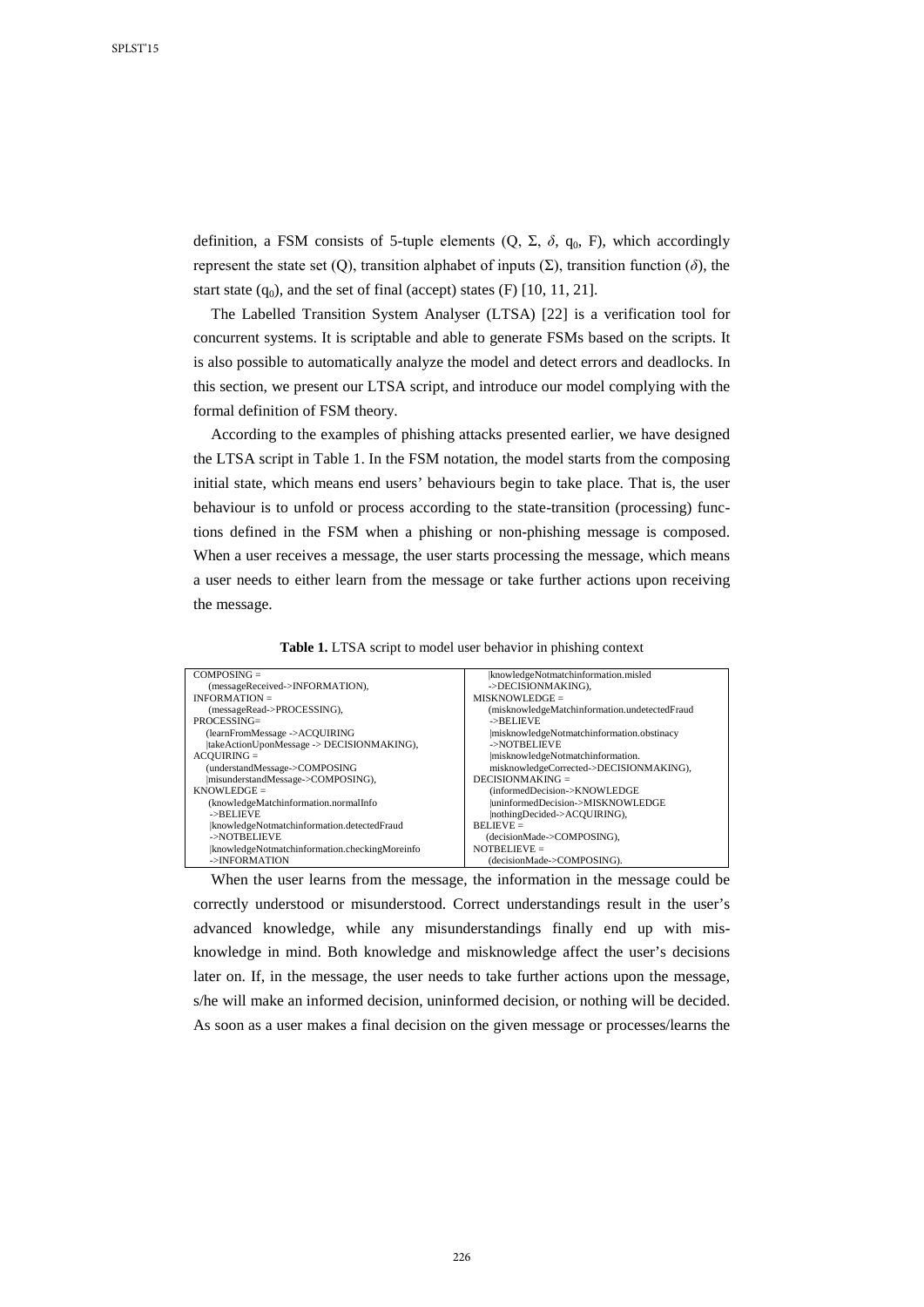information in the received message, the FSM is reset to the initial state to wait for the next piece of composed message either from innocent senders or phishers.

Informed decision represents that the user applies the knowledge to check against the information mentioned in the received message. When the user makes an uninformed decision, misknowledge is used; and 'nothing decided' means there is no knowledge or misknowledge in the mind to take action upon the information in the received message. In the nothing-decided case, the user has to look for more related information from other sources in order to make a proper decision later on.

When knowledge is applied, it does not necessarily mean that the user made a correct final decision. For example, the phishing information in the received message could be so persuasive that the user is misled by the phishing content to make another decision, even though there is an explicit conflict between the user's knowledge and the phishing information. At this point, it is highly likely that the user will be misled and deceived by the phishing information. When the user is determined on the knowledge, the phishing information can be detected, and no fraud can succeed.

When misknowledge is taken into use, the phishing scam may succeed, especially when the phishing information in the received message matches the mis-knowledge in the user's mind. In the FSM model, this transition is called *misknowledgMatchinformation*.*undetectedFraud*, and this transition goes to the state named BELIEVE; that is the user believes in the phishing information. When a piece of innocent information showing in the received message mismatches the user's mis-knowledge, the user could either be persistent to stick on the misknowledge or be sensible enough to actively correct the misknowledge and re-make the decision. The transition alphabet is listed in the Table 2 and the state-transition functions and inputs among the states are listed in the Table 3.

| <b>Table 2.</b> States of the FSM |  |
|-----------------------------------|--|
|-----------------------------------|--|

| <b>States</b> | <b>Explanation</b>     | <b>States</b>  | <b>Explanation</b>                        |
|---------------|------------------------|----------------|-------------------------------------------|
| $q_0$         | A message is composed  | qء             | Corresponding uninformed decision is made |
|               | A message is received  | q <sub>6</sub> | Not believing the given information       |
| d٠            | Processing information | G-             | Believing the given information           |
|               | Making decision        | $q_{\rm s}$    | Corresponding informed decision is made   |
|               | Acquiring information  |                |                                           |

**Table 3.** The state transition and the inputs of the FSM

| <b>States</b><br>transitions | Input                 | <b>States</b><br>transitions | Input                                        |
|------------------------------|-----------------------|------------------------------|----------------------------------------------|
| $\rightarrow$ q <sub>o</sub> | A message is composed | $q_s$ -> $q_t$               | knowledgeNotmatchinformation.misled          |
| $q_0$ -> $q_1$               | ReceivedMessage       | $q_{5}$ -> $q_{6}$           | misknowledgeNotmatchinformation.obstinacy    |
| $q_1$ -> $q_2$               | messageRead           | $q_{5}$ -> $q_{7}$           | misknowledgeMatchinformation.undetectedFraud |

227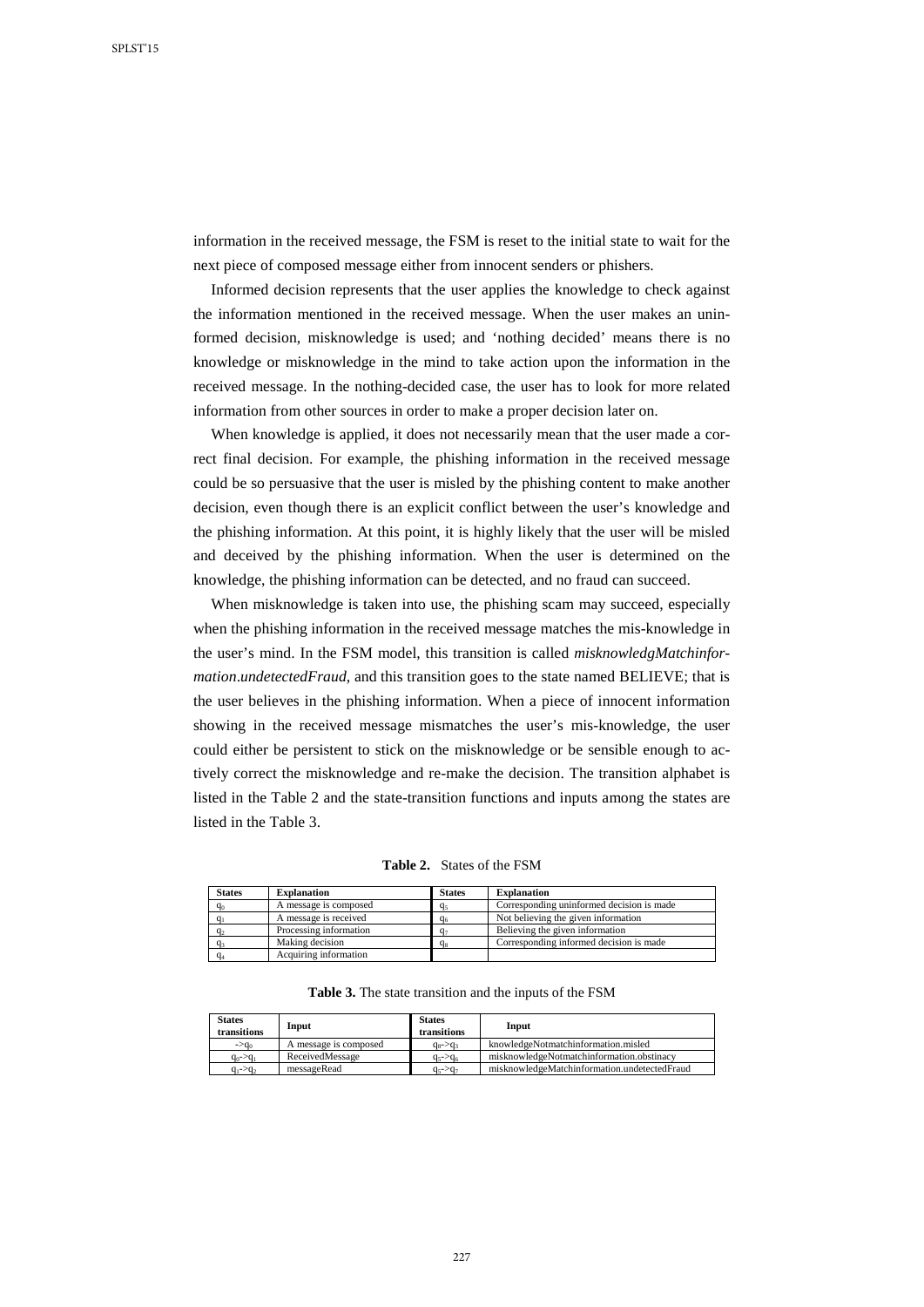| $q_2$ -> $q_3$ | takeActionUponMessage | $q_6$ -> $q_0$ | decisionMade                                  |
|----------------|-----------------------|----------------|-----------------------------------------------|
| $q_2$ -> $q_4$ | learnFromMessage      | $q_7$ -> $q_0$ | decisionMade                                  |
| $q_3$ -> $q_4$ | nothingDecided        | $q_8$ -> $q_7$ | knowledgeMatchinformation.normalInfo          |
| $q_3$ -> $q_5$ | uninformedDecision    | $q_8$ -> $q_6$ | knowledgeNotmatchinformation.detectedFraud    |
| $q_3$ -> $q_8$ | informedDecision      | $q_8$ -> $q_1$ | knowledgeNotmatchinformation.checkingMoreinfo |
| $q_4$ -> $q_0$ | understandMessage,    | $q_5$ -> $q_3$ | misknowledgeNotmatchinformation               |
|                | misunderstandMessage  |                | .misknowledgeCorrected                        |

In order to verify the FSM model that we elaborated earlier, we explain the phishing example in the FSM. Taking advantage of the animation feature in LTSA, we were able to produce a sequence of interactions in each phishing context. Examples of these traces are presented next.

**Attack1:** When a victim receives an email containing a link to a malicious, but real-looking web site, and decides to give credentials to the phishing web site (Verification 1-1):

## *messageReceived ->messageRead ->takeActionUponMessage-> uninformedDecision-> misknowledgeMatchinformation.undetectedFraud*

*->decisionMade*

In this case, the misknowledge is that the given link in the email is mis-understood as an authentic and trustworthy web site. Therefore, the victim decides to hand out the credentials to the web site.

When a victim receives an email containing a link to a malicious real-looking web site, the victim may suspect the authenticity of the visited web site (Verification 1-2):

*messageReceived -> messageRead ->takeActionUponMessage->informedDecision ->knowledgeNotmatchinformation.checkingMoreinfo*

In this case, the victim does not use the same misknowledge as the one above. Instead, the victim checks more information to verify the authenticity of the displayed web page. If verifying the authenticity of the web page, the possible victim's behavior could be e.g. acquiring new information from various sources.

**Attack 2:** The four possibilities of users' behaviors to get Trojan horse program installed could be abstracted into two types, installation with users' awareness and permission and installation with no users' awareness. The two types of installation decisions could be described as below:

1. Installation with users' awareness and permission (Verification 2-1):

*messageReceived -> messageRead -> takeActionUponMessage* 

*->uninformedDecision ->misknowledgeMatchinformation.undetectedFraud* -> decisionMade

2. Installation with no users' awareness (Verification 2-2):

*messageReceived -> messageRead -> takeActionUponMessage*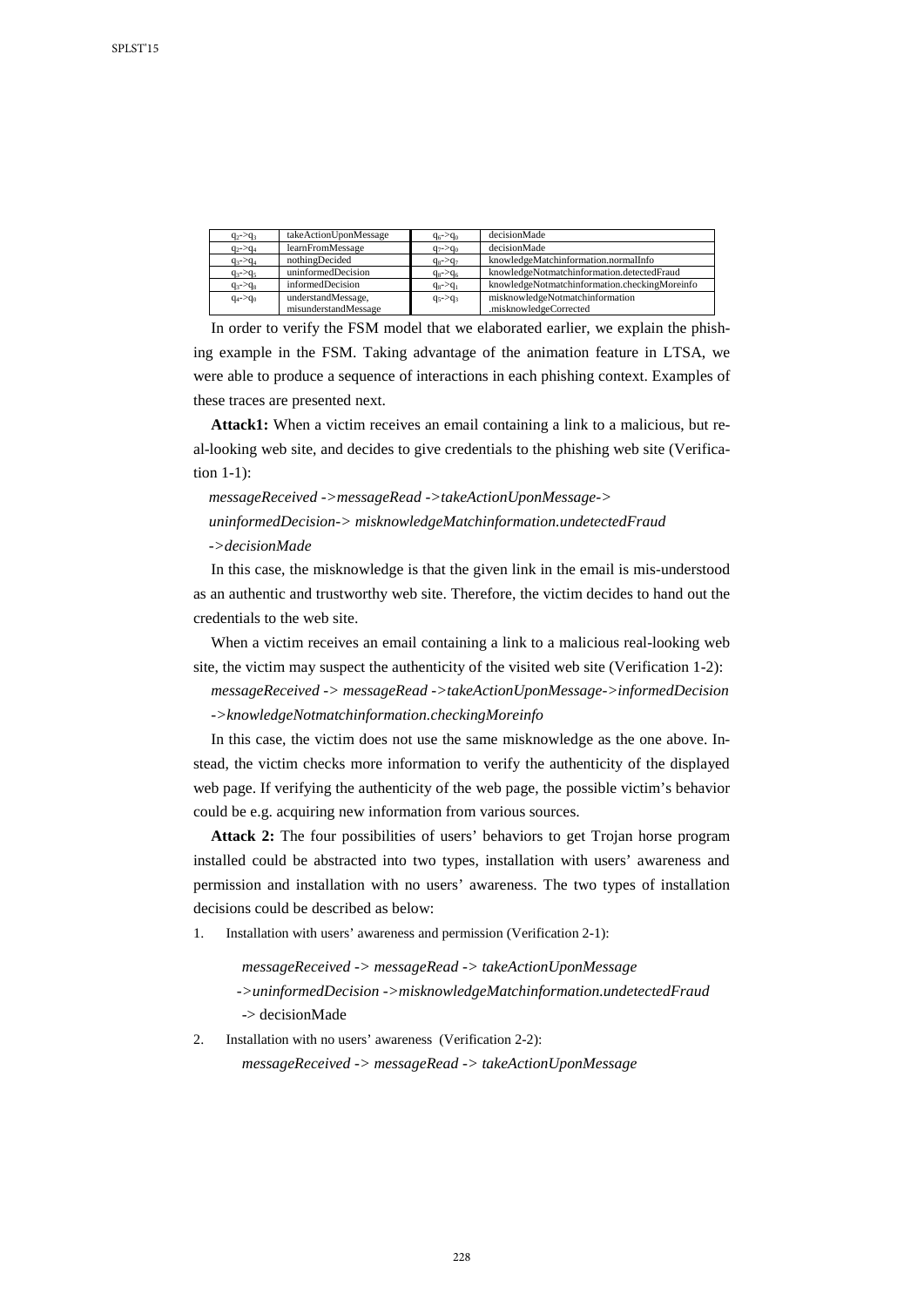*-> nothingDecided -> misunderstandMessage*

After the Trojan horse program is installed, the following user behaviors are committed under the mis-understanding that the communication traffic is secure and no one else has the access to the credentials or monitor the traffics. In this case, the victim's behavior could be explained like this (Verification 2-3):

*messageReceived -> messageRead -> takeActionUponMessage ->uninformedDecision ->misknowledgeMatchinformation.undetectedFraud ->decisionMade*

## **5 Modeling Software: Usage of the FSM Model**

The presented FSM model depicts the behavior of a user in a phishing situation. This kind of knowledge can be utilized in various ways, as long as it is understood. The FSM model developed with LTSA is aimed to be easy to understand and use because of its simplicity, focus on state transitions instead of states and the possibility for animating those transitions to help in understanding the model.

To demonstrate how the FSM model can be used in software development, the authors created an executable specification of dynamic users in a dynamic environment in the DisCo language. DisCo is an action based executable formal specification software package for modelling reactive and distributed systems [23]. It has been updated to include support for probabilistic modelling [24,25,26]. Models created with the system can be instantiated with different system states and can be animated in a graphical animator. The goal of specifications created with the system is that they can later be implemented as software systems.

While DisCo is a modelling system itself (as LTSA is), it is also different from LTSA because DisCo models stay manageable in larger sizes than LTSA models. DisCo models also facilitate larger system views and not just state transitions. On the other hand, DisCo does not support similar automatic analysis of models as LTSA does. Because of the way the LTSA model has been written in the LTSA language, that is to focus on state transitions and not actual states, the specification can easily be converted into an action based DisCo specification. In fact, the conversion could even, at least partially, be done automatically. The converted information can be used as part of a larger specification.

Models created with DisCo can support multiple independent objects that can all have states of their own. Thus, it is possible to model larger multi-user phishing at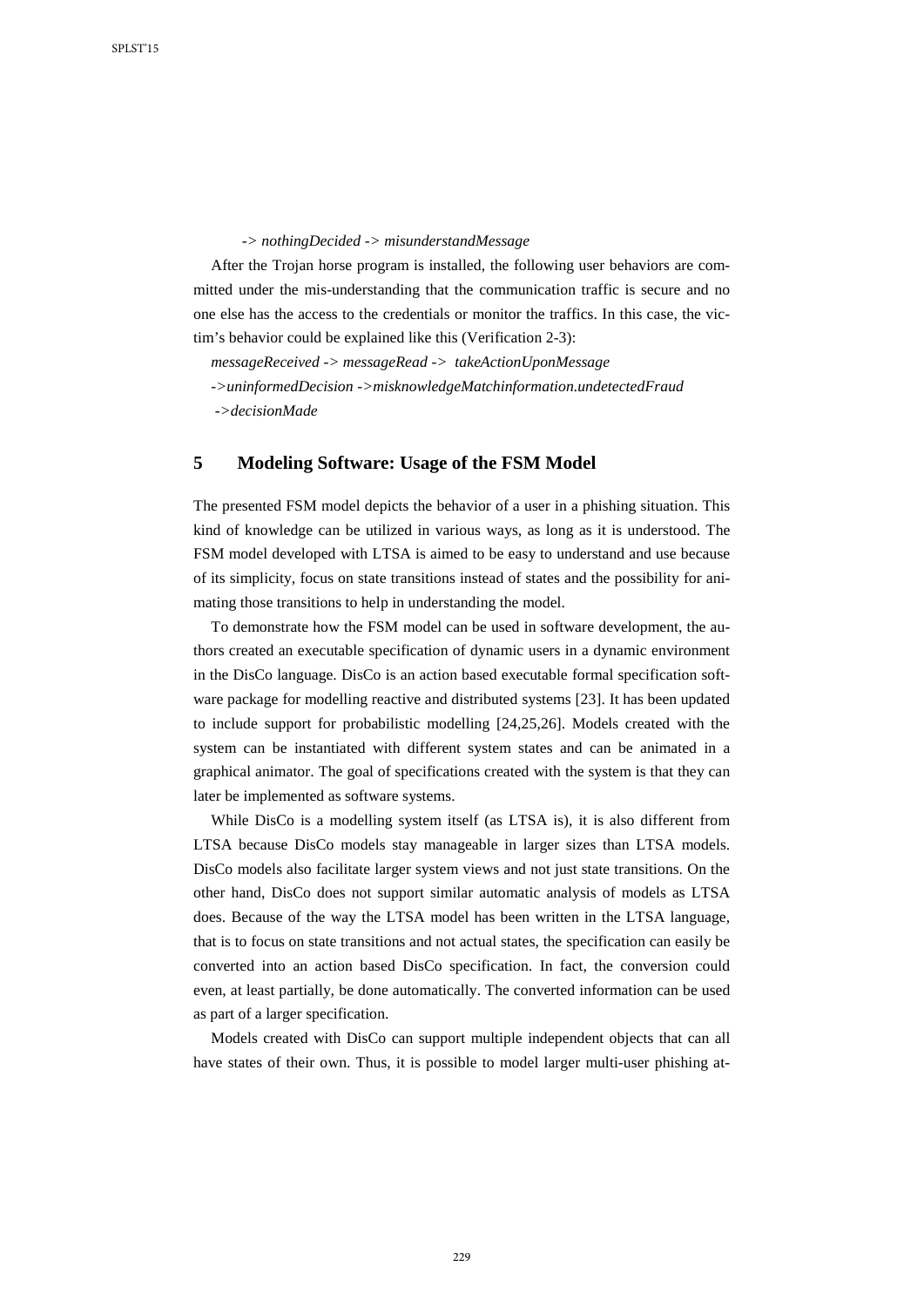tacks and other scenarios that resemble actual real world scenarios. DisCo can be used to analyze how objects following the state transitions given in an LTSA model act in those scenarios.

The model depicts a world view where several persons and information sources exist. Each person acts based on the user behavior model in our FSM, but their decisions at the points where multiple choices are possible, are influenced by both a knowledge level variable and a misknowledge variable that are updated when the persons learn correct or incorrect information. Each information source has a different value for how influential it is, which results in users earning different knowledge and misknowledge depending on the information sources they access.

The specification is implemented by specifying classes and actions. The classes of the specification are presented in Table 4 and the actions are presented in Table 5. The classes are instantiated to be objects in the specification system. The actions are largely based on transitions in the LTSA model and are what alters the state of the system. Each action has a guard that determines whether the action is enabled and can be executed. The guard is a boolean expression that must evaluate true for the action to be enabled. Because DisCo is an action-based system, objects take part in actions but the action chooses its participants through the guard expression.

**Table 4.** DisCo specification classes

| <b>Class</b>             | <b>Explanation</b>                          |
|--------------------------|---------------------------------------------|
| <b>InformationSource</b> | A source of information for a person.       |
| Person                   | A person who can be the target of phishing. |

|  |  | Table 5. DisCo Specification actions |  |
|--|--|--------------------------------------|--|
|--|--|--------------------------------------|--|

| <b>Action</b>                                   | <b>Explanation</b>                                            | Action                       | <b>Explanation</b>                                                                                                                              |  |
|-------------------------------------------------|---------------------------------------------------------------|------------------------------|-------------------------------------------------------------------------------------------------------------------------------------------------|--|
| receiveMessage                                  | A source of information for a person.                         | takeAction                   | A person starts to take action.                                                                                                                 |  |
| learn                                           | A person starts learning.                                     | canNotDecide                 | A person cannot make a decision.                                                                                                                |  |
| understand                                      | A person understands and its<br>knowledge value is increased. | Misunderstand                | person understands and its<br>A<br>misknowledge value is increased.                                                                             |  |
| makeUninformed<br>Decision                      | A person starts making an uninformed<br>decision.             | makeInformed<br>Decision     | A person starts making an<br>informed decision.                                                                                                 |  |
| checkMoreInfo                                   | A person starts reading more<br>information.                  | Correct-<br>Misknowledge     | A person starts taking action and its<br>misknowledge is lowered.                                                                               |  |
| mislead                                         | A person is misled and starts taking<br>action.               | detectFraudDeci-<br>sion     | A person detects a fraud decision.                                                                                                              |  |
| normalInfo-<br>Decision                         | A person makes a decision.                                    | undetect-<br>edFraudDecision | A person makes a decision but cannot<br>detect fraud.                                                                                           |  |
| Makes a stubborn decision.<br>obstinacyDecision |                                                               | updateSkip-<br>Values        | Update values that dictate the proba-<br>bility of a person understanding,<br>misunderstanding, and making<br>informed and uninformed decisions |  |

An example action can be seen in Table 6. The class *Person* (Table 7) is a representation of a person, who can access information that might include phishing mes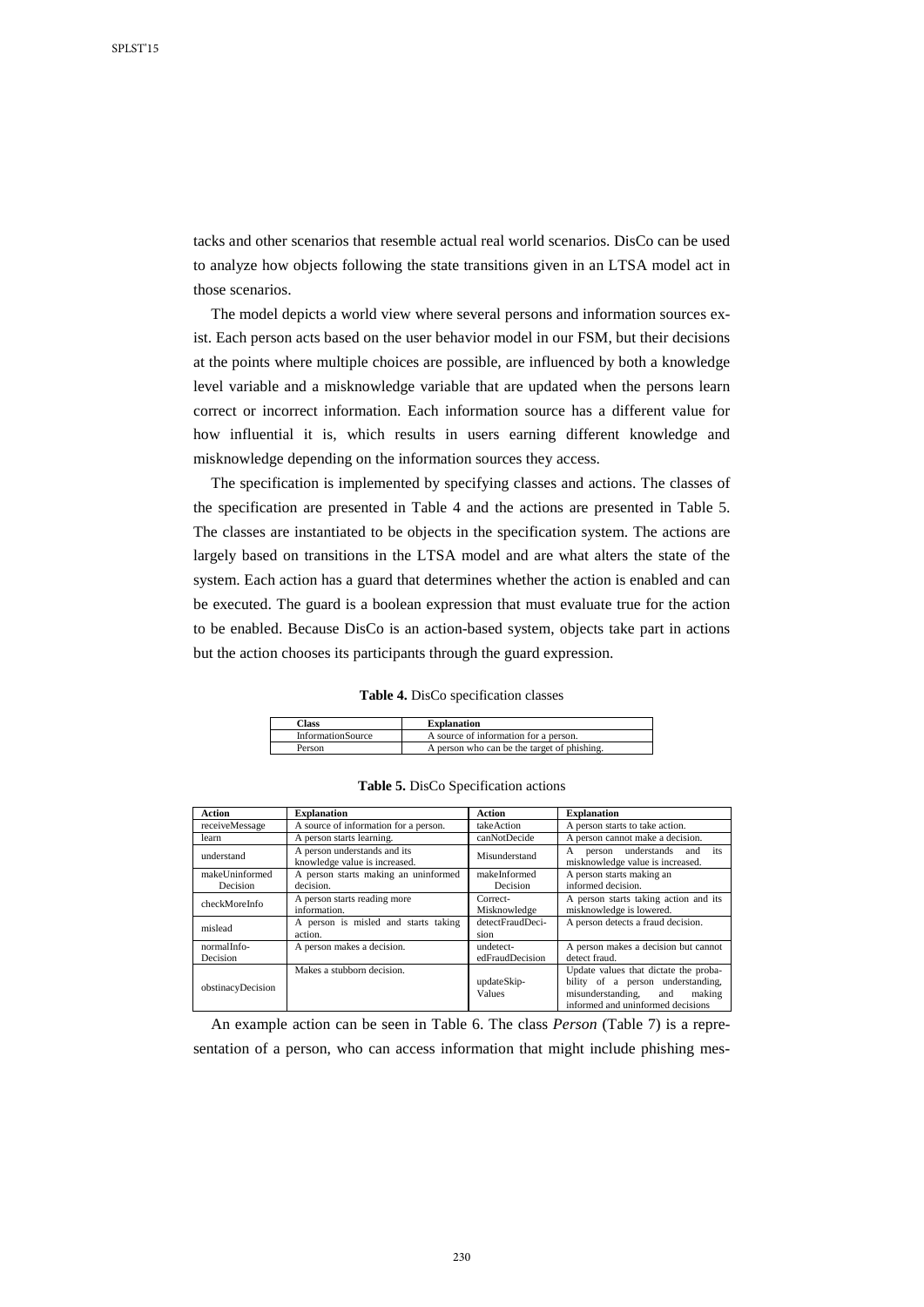sages. Person has a state variable, which is based on the states in the LTSA model. The state variable is used to control the state of each individual Person instance. The person has a variable for mis-knowledge and knowledge, so it is possible to control how knowledgeable that Person object is. These values are changed through certain actions such as 'mis-understand'. *Person* also has skip variables which enable instances of *Person* to decline taking part in actions. For example, an instance of *Person* may decline to take part in 'understand' if that instance's misknowledge is much higher than knowledge. The *informationSource* class (Table 8), is a generic information source that a person may access. It only has one variable, *informationValue*, which means how influential the specific source of information is.

To test the DisCo model, a creation was instantiated. The creation is a view of the state of a system in DisCo and is instantiated based on the specified classes. In this case, two instances of *Person* were instantiated (Person\_1 and Person\_2) along with two instances of *informationSource* (InformationSource\_1 and InformationSource\_2). Person\_1 started with knowledge and misknowledge values of 60, while Person\_2 started with both values at 30. The *informationValue* of InformationSource\_1 is 20, while the *informationValue* of InformationSource 2 is 10.

**Table 6.** receiveMessage action



**Table 8.** InformationSource class

class InformationSource is informationValue : integer;end;

**Table 7.** Person class

| class Person is personState:                               |
|------------------------------------------------------------|
| (idle, reading, read, learning, taking action, indecisive, |
| making informed decision, making uninformed decision);     |
| skipPossibilitymisunderstand: integer;                     |
| skipPossibilityunderstand: integer;                        |
| skipPossibilitymakeUninformedDecision: integer;            |
| skipPossibilitymakeInformedDecision: integer;              |
| skipPossibilitycanNotDecide: integer;                      |
| updateSkips: boolean; knowledge: integer;                  |
| misknowledge: integer;                                     |
| currentIs: reference InformationSource; end;               |
|                                                            |

There were 100 execution steps, resulting in a state where the knowledge of Person 1 was 130 while mis-knowledge was 90. The knowledge of Person 2 was 150 and misknowledge 10. In this execution, Person\_2 had become more knowledgeable and shed off some misknowledge, while Person\_1 still had a lot of misknowledge, even while learning new knowledge.

Table 9 shows a trace of the first 20 actions that were executed. Traces of executed actions can be used to analyze behavior within a scenario. Table 9 divides each action into the name of the action and the participant objects that took part in the action to give a clear picture of what has happened in each step. Among the things we can dis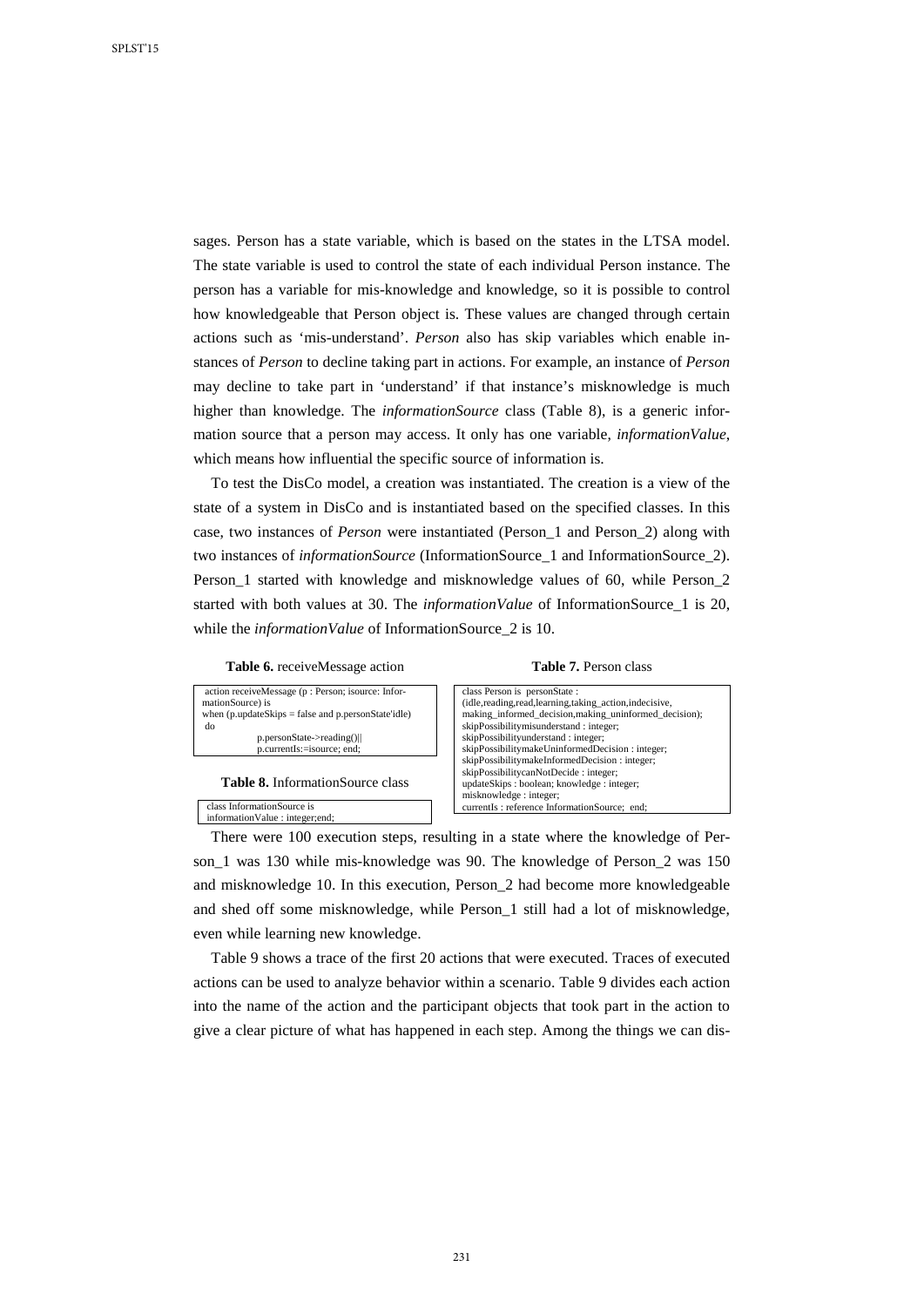cover from this trace, is when a Person is part of an undesirable action and why that happened.

| <b>Step</b>    | <b>Action</b>           | <b>Participants</b>              | <b>Step</b> | <b>Action</b>          | Participants                     |
|----------------|-------------------------|----------------------------------|-------------|------------------------|----------------------------------|
| $\mathbf{1}$   | receiveMessage          | Person 2,<br>InformationSource 1 | 11          | makeInformedDecision   | Person 2                         |
| $\overline{2}$ | takeAction              | Person 2                         | 12          | detectFraudDecision    | Person 2                         |
| 3              | makeUninformedDecision  | Person 2                         | 13          | receiveMessage         | Person 2.<br>InformationSource 2 |
| $\overline{4}$ | undetectedFraudDecision | Person 2                         | 14          | take Action            | Person 2                         |
| 5              | receiveMessage          | Person 1,<br>InformationSource 2 | 15          | makeUninformedDecision | Person 2                         |
| 6              | takeAction              | Person 1                         | 16          | receiveMessage         | Person 1.<br>InformationSource 1 |
| $\overline{7}$ | makeUninformedDecision  | Person 1                         | 17          | obstinacyDecision      | Person 2                         |
| 8              | receiveMessage          | Person 2,<br>InformationSource 2 | 18          | receiveMessage         | Person 2,<br>InformationSource 1 |
| 9              | undetectedFraudDecision | Person 1                         | 19          | takeAction             | Person 1                         |
| 10             | takeAction              | Person 2                         | 20          | takeAction             | Person 2                         |

**Table 9.** Execution trace of the first 20 actions executed

We can see that in step 4, Person\_2 was a participant in the *undetectedFraudDecision* action which is considered the worst case scenario in which a phishing attempt is successful. Person\_2 became a part of that action by first receiving a message from InformationSource\_1, then by taking action and making an uninformed decision. Person\_1 also takes part in the *undetectedFraudDecision* action in step 9.

As DisCo is built to support incremental development of specifications through a layer system, the presented model can easily be used as a building block of a software system. A specification created in this way would enable the designer to verify that the software design takes into account how a user behaves in phishing situations. Also, as a DisCo specification can include outside influences, phishers could be modeled separately as classes in a specification to gain a better understanding of possible phishing situations regarding the system in design.

## **6 Conclusions and Future Research**

In contrast to specific reactive anti-phishing solutions, the method proposed in this paper focuses on the analysis and modelling of user behaviour to facilitate the proactive design of phishing-resistant systems. First, user behaviour in a phishing context is modelled with FSM notation. The FSM-based model provides a general and abstract view to describe user behavioural patterns in phishing context. This model can be a helpful guide to evaluate the design quality of anti-phishing and phishing-resistant systems at early design stages. The model can be verified, both with automatic meth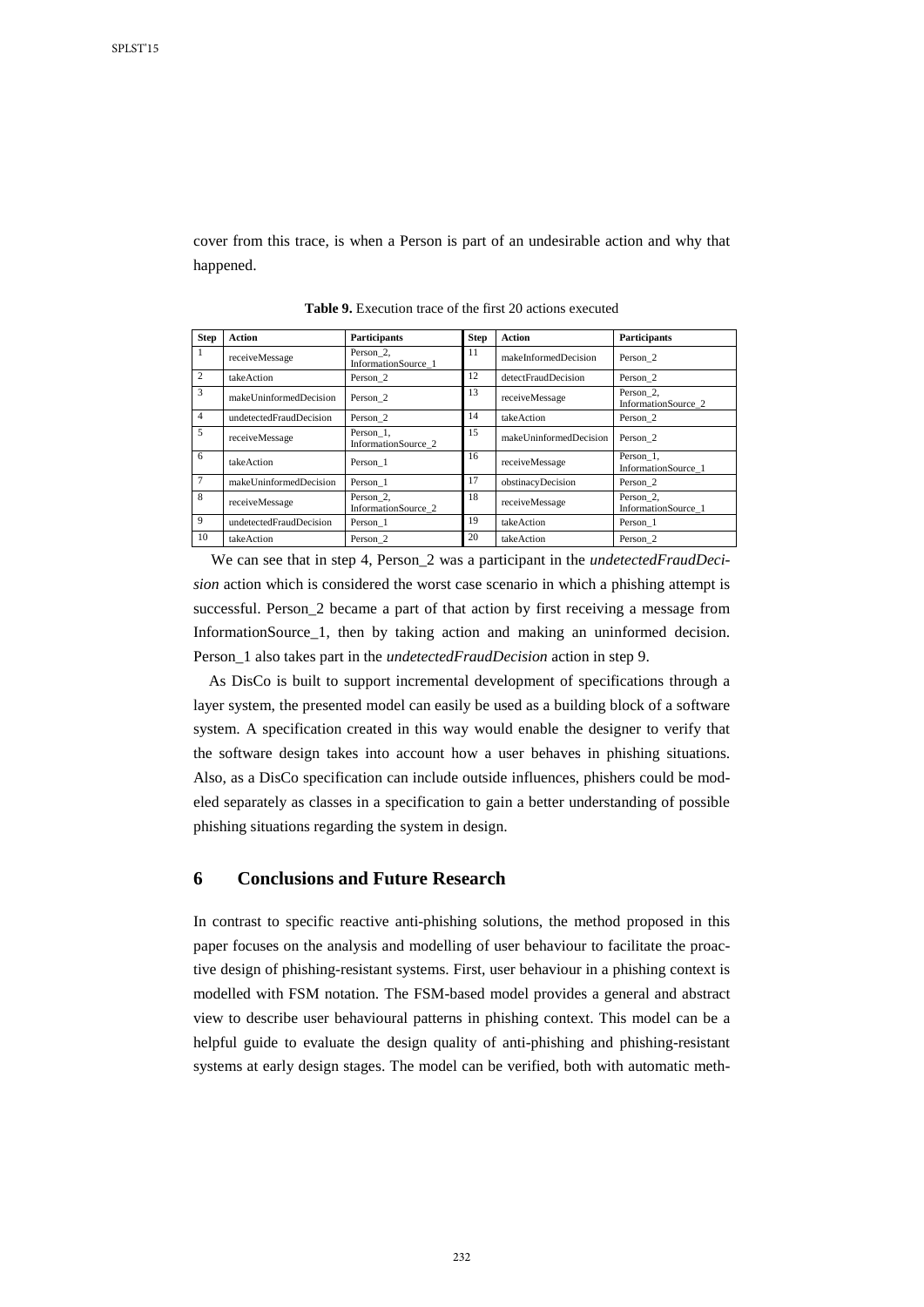ods, and through real cases testing with it. The FSM model can be used as a basis for a specification of a full software system using a tool such as DisCo. That model can take into account important security aspects found in the abstract FSM model. Our method is a series of transitions, first transitioning from the FSM model, to a DisCo implementation, then to a more refined DisCo implementation of a software system through a layer system, and finally to a software implementation. The refined DisCo implementation and software implementation are left as future research.

Rich and multipurposed, testable, computational and easily implementable metamodels that are expressible and extendable (yet, by no means complete) can assist: i) software designers and developers to realize the dynamic design of security auditing systems by considering a great amount of static and dynamic situations; ii) towards an improved understanding and empowerment with knowledge of the digitally competent person to protect his/her own personal data and take appropriate security decisions; iii) software sponsors to decide on cost-effectiveness by checking and testing for security in early design steps. This research concentrates on improving security through preventive, and not corrective or adaptive, systems maintenance. For this reason cost-effectiveness is a quality property that can also be achieved with our suggested phishing prevention solutions.

Although the advantages of this metacognitive and computational FSM-based metamodel demonstrate that the model is an efficient analytical tool with great design and implementation potential, it still requires certain efforts on metamodelling. Arguably, limitations may hinder the usage of the enriched FSM metamodel, but this necessitates the investment of efforts and resources on model-driven testing and corresponding automated tools at the early stages of the anti-phishing software lifecycle.

Naturally, general considerations that will be tackled in future research are: i) the scalability of the approach, since phishing typically affects large groups of people. DisCo simulations can simulate groups of people, but it really should not be important to model a million individuals in an abstract simulation; the focus is elsewhere. ii) The FSM described in the paper consists of very general transitions. Nonetheless the knowledge we hope to obtain from analysing its usage is that we can see that the transitions conform to the reality and then we can integrate those transitions to a realistic SW design. We can, then, analyse that design which includes the transitions. iii) In the case of phishing, and due to its dynamic (not static) nature, unavoidably people become more or less informed over time; there should always be ways to distinguish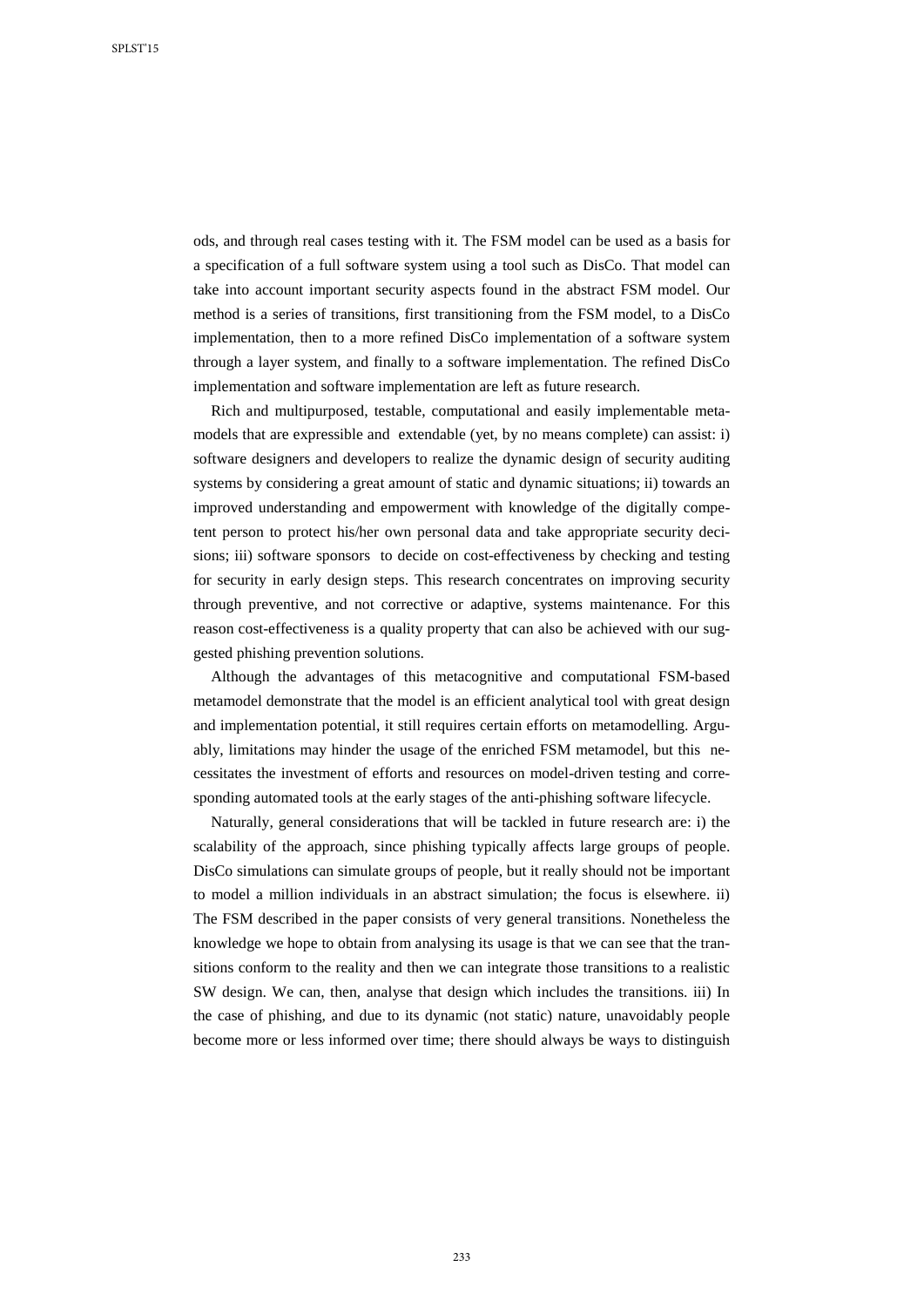and model between the user making an informed or an uninformed decision. However, this is, by and large, a socio-cognitive issue.

## **References**

- 1. Li, L.: A Contingency Framework to Assure the User-Centered Quality and to Support the Design of Anti-Phishing Software, PhD. Dissertation, University of Tampere (2013).
- 2. SpamAssassin: The Apache SpamAssassin Project, http://spamassassin.apache.org/, retrieved on 12th Aug. 2015.
- 3. Sun, B., Wen, Q., Liang, X.: A DNS Based Anti-phishing Approach. In: 2010 Second International Conference on Networks Security Wireless Communications and Trusted Computing (NSWCTC), pp. 262-265 (2010).
- 4. Atighetchi, M., Pal, P.: Attribute-Based Prevention of Phishing Attacks. In: Eighth IEEE International Symposium on Network Computing and Applications, pp. 266- 269 (2009).
- 5. GMAIL: How is spam handled, http://support.google.com/mail/bin/answer.py?hl=en&answer=78759, retrieved on 11th Dec., 2014
- 6. SpamAssassin: DNS Blocklists, http://wiki.apache.org/spamassassin/DnsBlocklists, retrieved on 2nd May 2015.
- 7. Zhang, Y., Egelman, S., Cranor, L., Hong, J.: Phinding Phish: Evaluating Anti-Phishing Tools. In: the 14th Annual Network & Distributed System Security Symposium, San Diego, CA, USA (2007).
- 8. Wu, M., Miller, R. C., Garfinkel, S. L.: Do Security Toolbars Actually Prevent Phishing Attacks? In Proceedings of Conference on Human Factors in Computing Systems (2006).
- 9. Jakobsson, M., Ratkiewicz, J.: Designing Ethical Phishing Experiments: A study of (ROT13) rOnl auction query features. In: the 15th annual World Wide Web Conference, pp. 513-522 (2006).
- 10. Berki, E.: Establishing a Scientific Discipline for Capturing the Entropy of Systems Process Models. CDM-FILTERS. A Computational and Dynamic Metamodel as a Flexible and Integrated Language for Testing, Expression and Re-engineering of Systems. Ph.D. Thesis. Faculty of Science, Computing and Engineering. University of North London (2001).